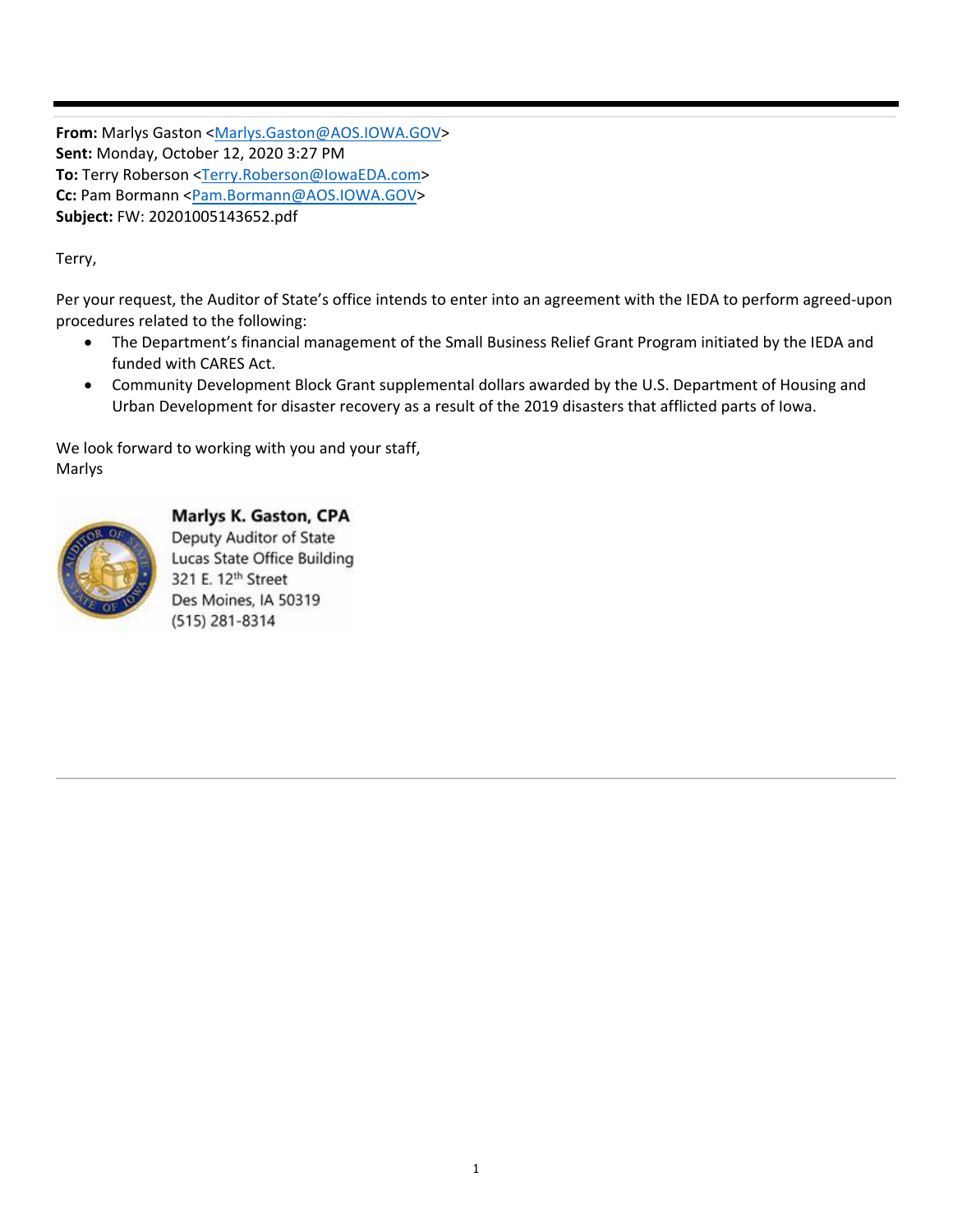## **IOWA ECONOMIC DEVELOPMENT AUTHORITY**

1963 Bell Avenue, Ste. 200 <sup>|</sup> Des Moines, Iowa 50315 USA <sup>|</sup> Phone; 515.348.6200 iowaeda.com economic development



October 5, 2020

Rob Sand Auditor of State Capitol Building Des Moines, Iowa 50319

Dear Auditor Sand:

The Iowa Economic Development Authority (IEDA) wishes to request that the Office of Auditor of State perform the following agreed upon procedures related to the departments financial management of the Small Business Relief Grant Program initiated by the IEDA and funded with Coronavirus Relief Fund dollars (CARES Act). The IEDA would request that the agreed upon procedures be performed by the Office of the Auditor of State from November 1, 2020, through April 30, 2021.

These agreed upon procedures will involve the evaluation and inspection of lEDA's files, and policies/processes to determine the program's overall performance in meeting the goal of providing relief funding to small businesses in the state that were closed because of the shut-downs deemed necessary due to the pandemic.

The review would focus on the following: determination of business type; review of application and attachments including estimated loss represented by the business; review of financial statements and the cash flow of the business; impact of the federal Payroll Protection Program (PPP) on applicable applications; and disbursement procedures.

If you or your staff have any questions regarding these matters, please feel free to contact me at terry.roberson@iowaeda.com or 515-348-6150.

Sincerely,

Deborah V. Durham, Director

Cc: CDBG; Directors Office